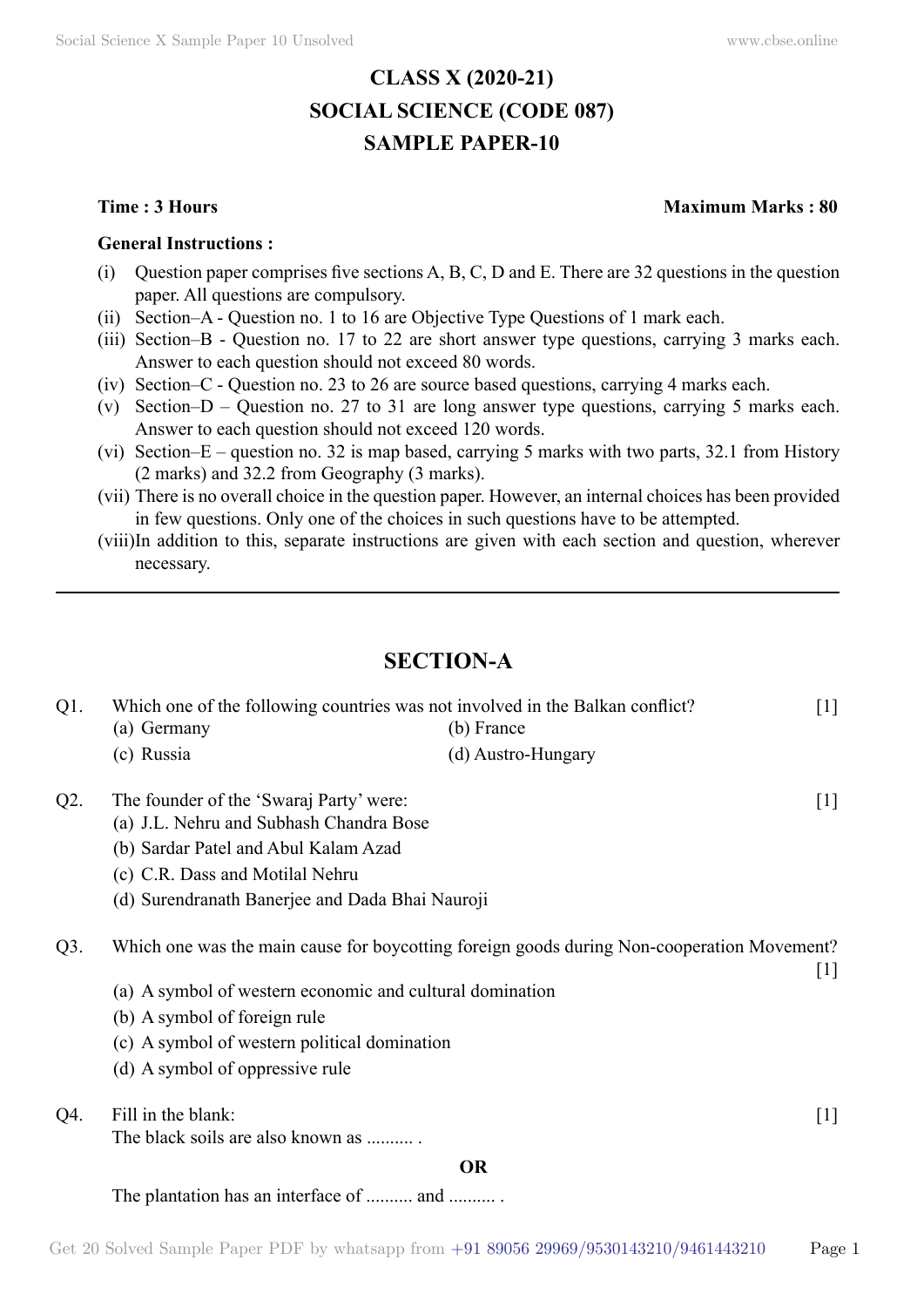- Q5. What is the key to decision of the factory location? [1]
	- (a) Availability of skilled labour (b) Availability of cheap credit
	- $(c)$  Availability of raw material  $(d)$  least cost
- -

| O <sub>6</sub> . | Which two of the following extreme locations are connected by the east-west corridor? |                           | $\lceil 1 \rceil$ |
|------------------|---------------------------------------------------------------------------------------|---------------------------|-------------------|
|                  | (a) Mumbai and Nagpur                                                                 | (b) Silchar and Porbandar |                   |
|                  | (c) Mumbai and Kolkata                                                                | (d) Nagpur and Siligudi   |                   |

Q7. Study the given diagram and answer the question given diagram below: [1]



Which crop is used for making the goods listed in the diagram?

- Q8. Which is correct about magnetite iron ore? [1]
	- (a) Magnetic is the most important industrial iron ore in terms of the quantity used.
	- (b) Magnetite has the inferior magnetic qualities which is not valuable in the electric industry.
	- (c) It is the finest iron ore with a very high content of iron upto 70%.
	- (d) It has a slightly lower iron content than hematite  $(50-60\%)$ .

| Q9. |           | Which one of the following major alliance is not there in India? | $\lceil 1 \rceil$ |
|-----|-----------|------------------------------------------------------------------|-------------------|
|     | (a) NDA   | $(b)$ UPA                                                        |                   |
|     | $(c)$ BSP | (d) The left front                                               |                   |

Q10. Which factors determine a country's economic development? [1]

 **O**

In which field the achievement of dictatorship is better than that of democracy?

Q11. When did Sri Lanka become Independent? [1]

 **O**

State two main basis of social division in Sri Lanka.

Q12. In the question given below, there are two statements marked as Assertion (A) and Reason (R). Read the statements and choose the correct option. **Assertion (A):** The facility of demand deposits makes it possible to settle payments without the use of cash. **Reason (R):** Demand deposits are paper orders which make it possible to transfer money from one person's account to another person's account. [1]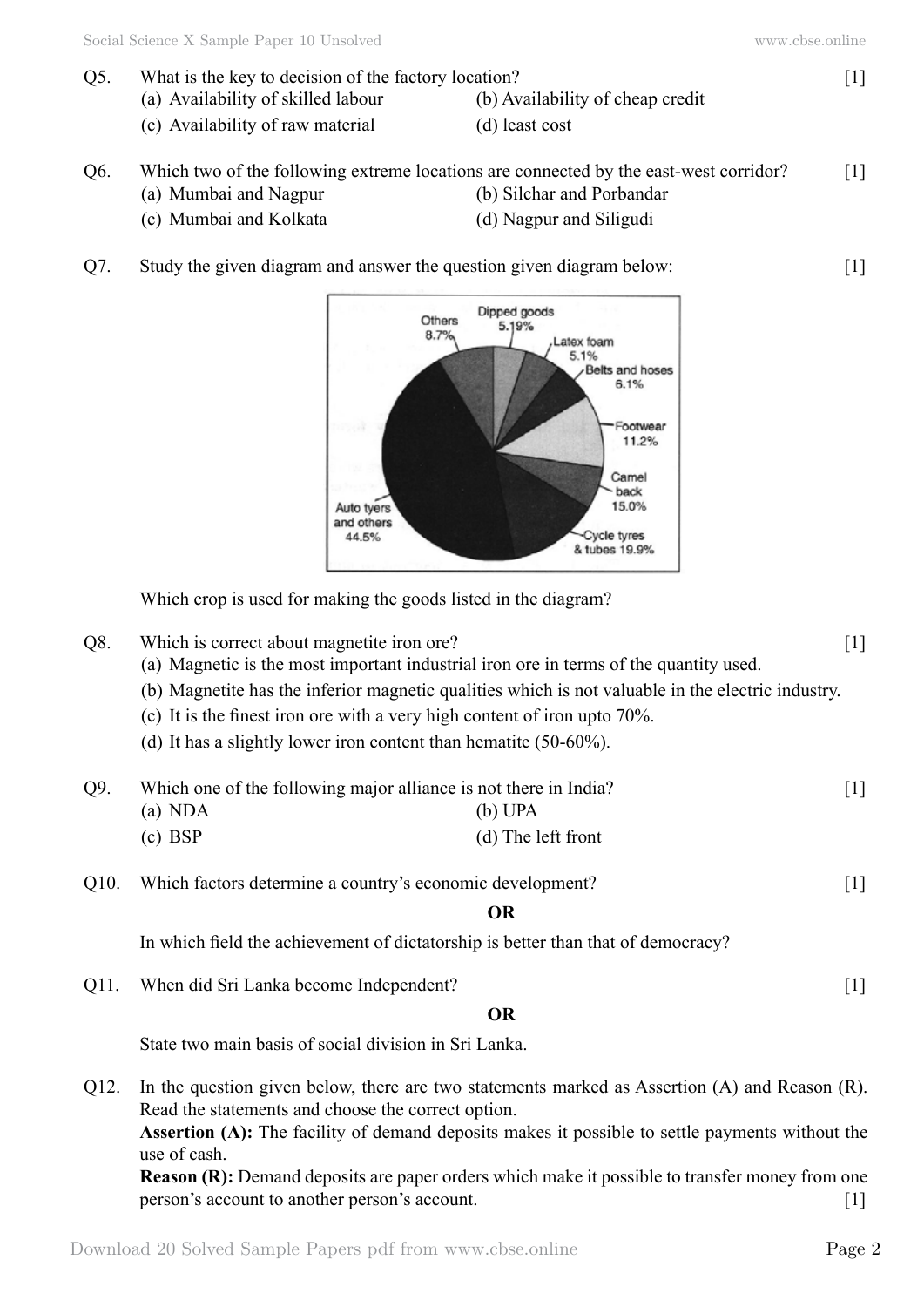## **Options:**

- (a) If both assertion and reason are true, and reason is the correct explanation of assertion
- (b) If both assertion and reason are true, but reason is not the correct explanation of assertion
- (c) If assertion is true, but reason is false
- (d) If both assertion and reason are false
- Q13. Choose the correct answer: [1]
	- unemployment occurs when people
	- (a) do not want to work
	- (b) are working in a lazy manner
	- (c) are working less than what they are capable of doing
	- (d) are not paid for their work
- Q14. Life expectancy of birth denotes: [1]
	- (a) Average expected length of life
	- (b) Avera8e expected length of healthy life
	- (c) Expected age of an individual
	- (d) The difference of life span between a newly born boy and a girl child

#### **O**

Which one among the following workers are not very productive in tertiary sector?

- (a) Educated and trained professionals
- (b) Repair persons and daily wage-earners
- (c) People in defence services
- (d) People working in health centres and hospitals

## Q15. Read the following statement and write if it is true or false: A 'debt trap' means overspending till no money is left. [1]

- Q16. Which among the following lenders will possibly not ask the borrower to sign the term of credit?
	- (a) Banks (b) Money lenders (c) Cooperative (d) Private agencies

# **Section-B**

- Q17. Explain the concept of liberal nationalism which developed in Europe in early 19th century. [3]
- Q18. "The Congress leader was not happy with the peasant movement of Awadh". Give reason. [3]

#### **O**

When and how was Swaraj Party formed? Explain.

- Q19. Suggest any three steps to be taken to control soil erosion in the hilly areas. [3]
- Q20. What do you mean by the lack of internal democracy in the political system? [3]

## **O**

Why is one party system not good for democracy?

[1]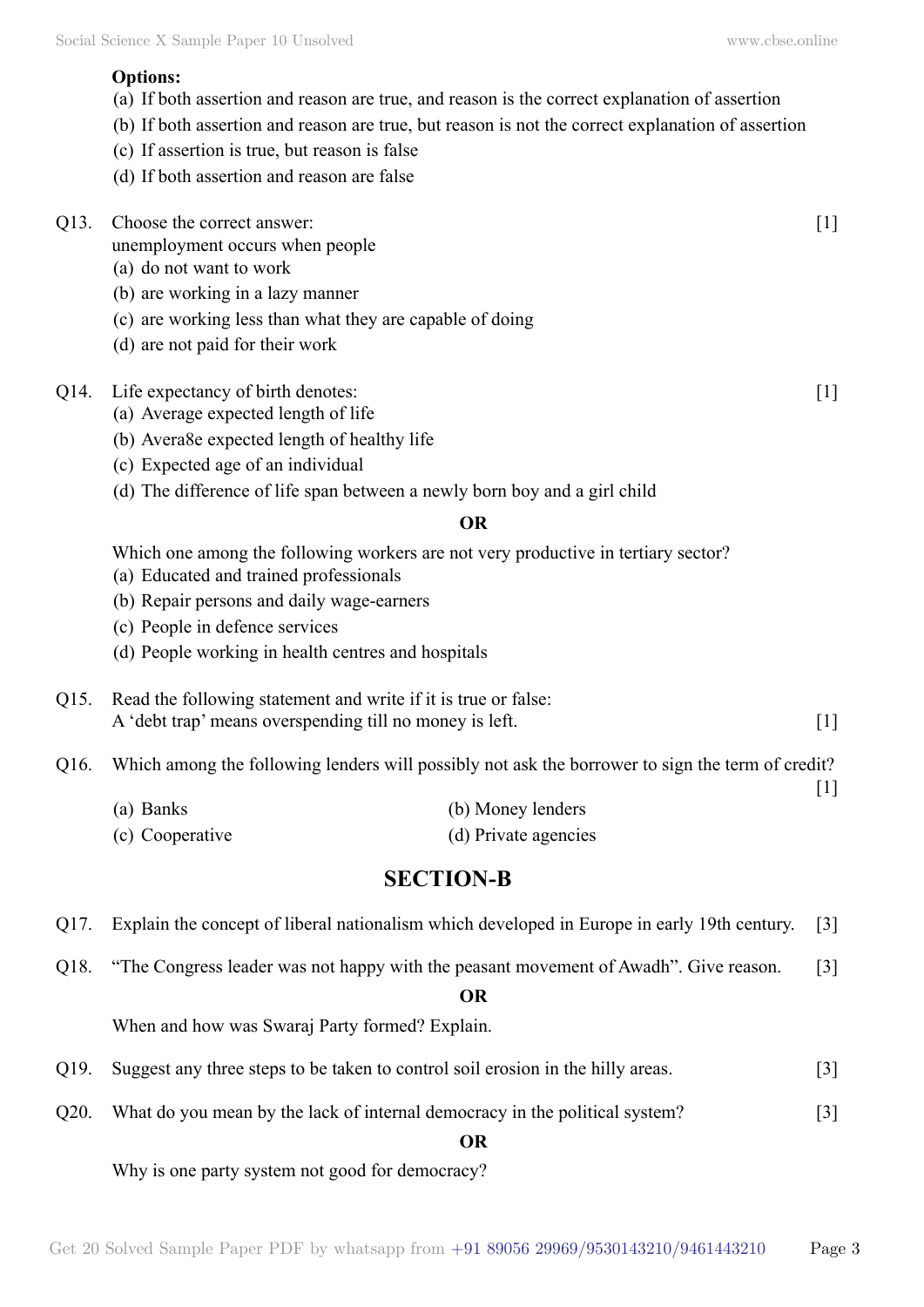- Q21. Why do different individual have different as well as conflicting nation of developmental goal? [3]
- Q22. How does money solve the problem of double coincidence of wants? Explain with an example of your own.  $[3]$

# **Section-C**

Q23. Read the source given below and answer the questions that follows: [4] **The Independence Day Pledge, 26 January 1930** 'We believe that it is the inalienable right of the Indian people, as of any other people, to have freedom and to enjoy the fruits of their toil and have the necessities of life, so that they may have full opportunities of growth. We believe also that if any government deprives a people of these rights and oppresses them, the people have a further right to alter it or to abolish it. The British Government in India has not only deprived the Indian people of their freedom but has based itself on the exploitation of the masses, and has ruined India economically, politically, culturally, and spiritually. We believe, therefore, that India must sever the British connection and attain Purna Swaraj or Complete Independence.'

## **Answer the following MCQs by choosing the most appropriate alternatives:**

| 23.1 When was this pledge to be taken?                                                                                                                                                     |                                                                                            | [1]               |
|--------------------------------------------------------------------------------------------------------------------------------------------------------------------------------------------|--------------------------------------------------------------------------------------------|-------------------|
| (a) 26 March, 1940                                                                                                                                                                         | (b) 26 January, 1930                                                                       |                   |
| (c) 26 April, 1935                                                                                                                                                                         | $(d)$ 26 February, 1930                                                                    |                   |
| <b>23.2</b> The Indian people, they move have<br>(a) full opportunities of growth<br>(c) full opportunities of freedom                                                                     | (b) full opportunities of work<br>(d) None of these                                        | $[1]$             |
| 23.3 In what ways was the British rule in India oppressive?<br>(b) It had ruined India economically, politically, culturally and spiritually.<br>(c) Both (a) and (b)<br>(d) None of these | (a) The British Government had deprived Indians of their freedom and exploited the masses. | 1                 |
| <b>23.4</b> India must sever the British connection and attain<br>(a) Exploitation                                                                                                         | (b) Purna Swaraj                                                                           | $\lceil 1 \rceil$ |
| (c) Independence                                                                                                                                                                           | (a) None of these                                                                          |                   |

Q24. Read the source given below and answer the questions that follows: [4] Agriculture has been the backbone of the Indian economy though its share in the Cross Domestic Product (GDP) has registered a declining trend from 1951 onwards; yet its share in providing employment and livelihood to the population continues to be as high as 63 per cent in 2001. The declining share of agriculture in the GDP is a matter of serious concern because any decline and stagnation in agriculture will lead to a decline in other spheres of the economy having wider implications for society.

## **Answer the following MCQs by choosing the most appropriate alternatives:**

| <b>24.1</b> Agriculture has been the backbone of the: |                    |  |
|-------------------------------------------------------|--------------------|--|
| (a) Micro economy                                     | (b) Indian economy |  |
| (c) Macro economy                                     | (d) None of these  |  |

## **24.2** Gross Domestic Product (GDP) has registered a declining trend from ..........

- (a) 1951 onwards
- (b) 1961 onwards
- $(c)$  1971 onwards
- (d) 1941 onwards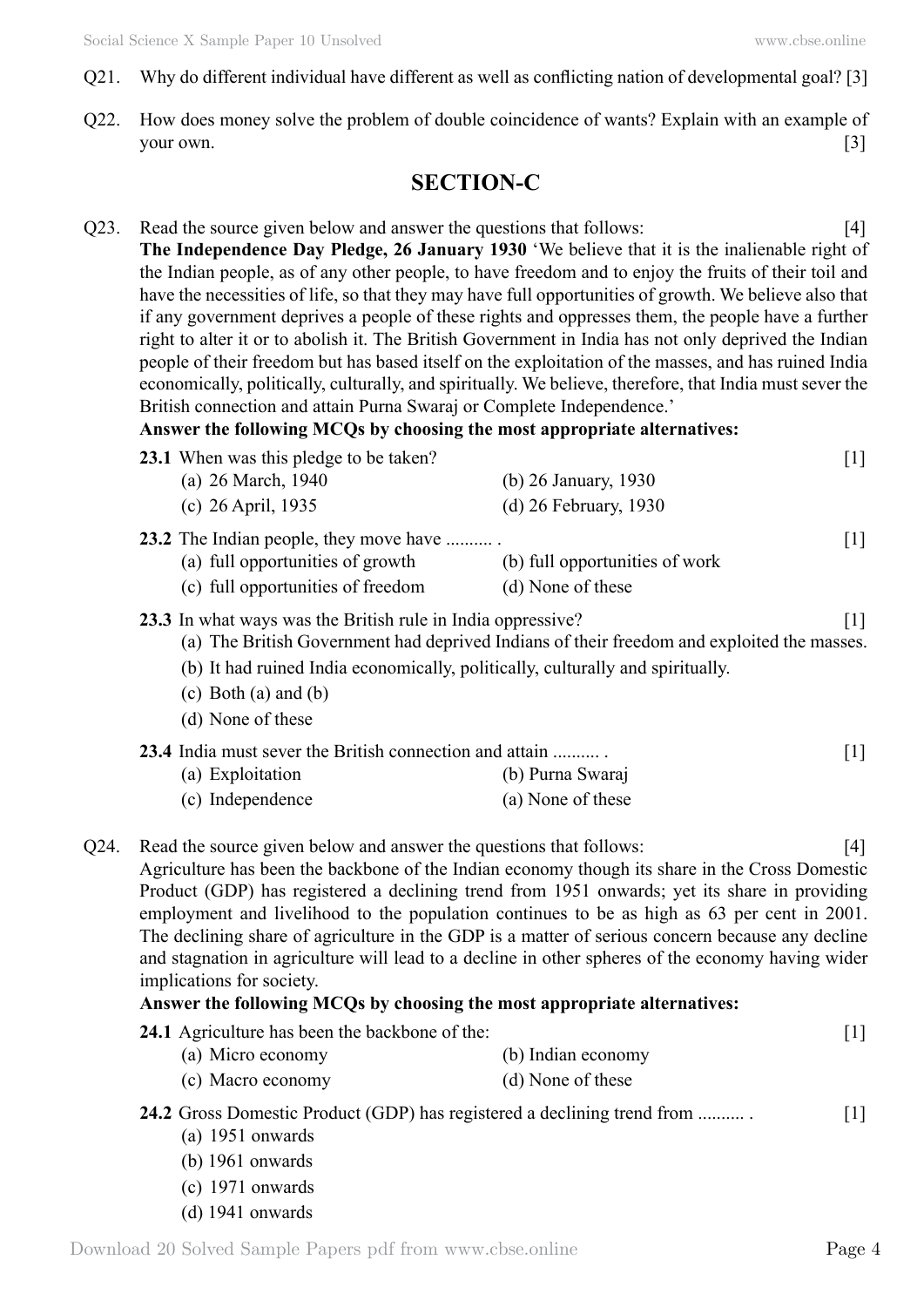| <b>24.3</b> The declining share of agriculture in the  is a matter of serious concern. |            | [1] |
|----------------------------------------------------------------------------------------|------------|-----|
| (a) economy                                                                            | (b) farmer |     |
| (c) population                                                                         | $(d)$ GDP  |     |
| 24.4 What is the value of agriculture in the Indian Economy?                           |            | [1] |
| (a) It is a primary activity                                                           |            |     |

- (b) It produces raw materials
- (c) Two-thirds of the population is engaged in
- (d) All of these

#### Q25. **Choose the correct option:** [4]

**25.1** Consider the following statements about power sharing arrangements in Belgium and Sri Lanka.

- A. In Belgium, the Dutch-speaking majority people tried to impose their domination on the minority French-speaking community.
- B. In Sri Lanka, the policies of the government sought to ensure the dominance of the Sinhalaspeaking majority.
- C. The Tamils in Sri Lanka demanded a federal arrangement of power sharing to protect their culture, language and equality of opportunity in education and jobs.
- D. The transformation of Belgium from unitary government to a federal one prevented a possible division of the country on linguistic lines.

 Which one of the statements given above are correct?

(a) A, B, C and D (b) A, B and C

| $(c)$ C and D | (d) B, C and D |
|---------------|----------------|

**25.2** Match List I (forms of power sharing) with List II (forms of government) and select the correct answer using the codes given below in the lists: [1]

|    | List I                                                                        | List II              |
|----|-------------------------------------------------------------------------------|----------------------|
|    | Power shared among different A. Community government<br>organs of government. |                      |
|    | Power shared among government at $ B $ .<br>different levels.                 | Separation of powers |
|    | 3. Power shared by different social $ C $ . Coalition government<br>groups.   |                      |
| 4. | Power shared by two or more $ D $ .<br>political parties.                     | Federal government   |

| (a) 1-D, 2-A, 3-B, 4-C | (b) 1-B, 2-C, 3-D, 4-A |
|------------------------|------------------------|
| (c) 1-B, 2-D, 3-A, 4-C | (d) 1-C, 2-D, 3-A, 4-B |

## **25.3** A community government implies:  $\begin{bmatrix} 1 \end{bmatrix}$

- (a) power sharing among governments at different levels
- (b) power sharing by two or more political parties
- (c) power sharing by different social groups
- (d) power sharing among different organs of the government

## **25.4** Coalition government implies. [1]

- (a) power sharing by different social groups
- (b) power sharing by two or more political parties
- (c) power sharing among different organs of the government
- (d) power sharing among government at different levels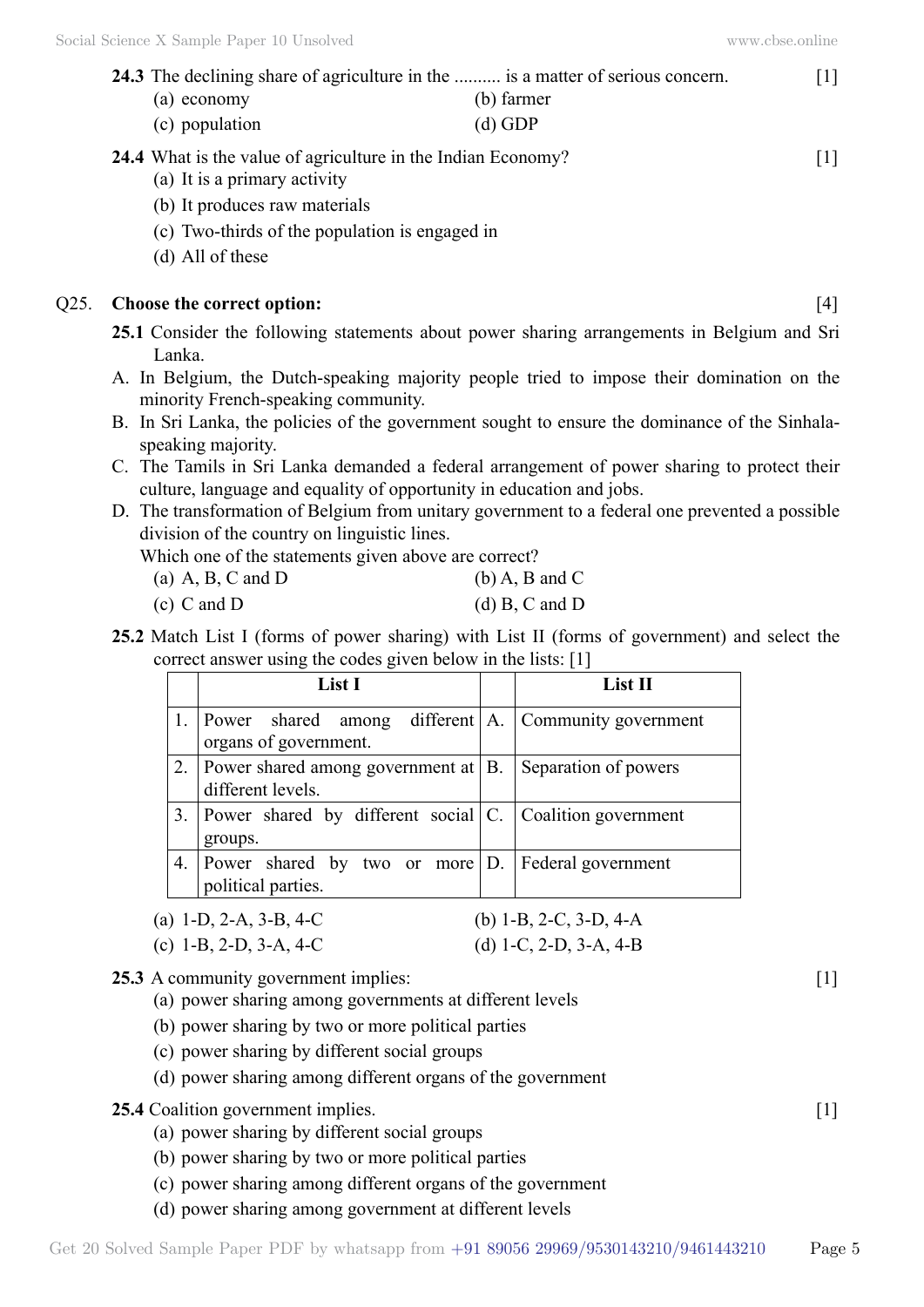## Q26. Study the table given below and answer the questions that follow: [4] Table: Some comparative data on punjab, Kerala and Bihar.

| <b>State</b> | Infant mortality rate<br>per 1000 (2003) | Literacy rate $(\% )$<br>(2001) | Net attendance ratio<br>for class I-V $(1995-96)$ |
|--------------|------------------------------------------|---------------------------------|---------------------------------------------------|
| Punjab       |                                          |                                 |                                                   |
| Kerala       |                                          |                                 |                                                   |
| Bihar        | 60                                       |                                 |                                                   |

## **Explanation of some of the terms used in this table:**

**Infant Mortality Rate (or IMR)** indicates the number of children that die before the age of one year as a proportion of 1000 live children born in that particular year.

**Literacy Rate** measures the proportion of literate population in the 7 and above age group.

**Net Attendance Ratio** is the total number of children of age group 6-10 attending school as a percentage of total number of children in the same age group.

## **Answer the following MCQs by choosing the most appropriate option:**

|      | 26.1 Which state has the highest infant mortality rate?<br>(a) Punjab                                                                                                                                                              | $(b)$ Bihar                      | $[1]$             |
|------|------------------------------------------------------------------------------------------------------------------------------------------------------------------------------------------------------------------------------------|----------------------------------|-------------------|
|      | (c) Kerala                                                                                                                                                                                                                         | (d) All of these                 |                   |
|      | 26.2 Why has this state highest infant morality rate?[1]<br>(a) It has no adequate provisions of basic health.<br>(b) It has no adequate educational facilities.<br>(c) National status of people is very low.<br>(d) All of these |                                  |                   |
|      | 26.3 Which state has the highest literacy rate?<br>(a) Kerala                                                                                                                                                                      | (b) Bihar                        | $\lceil 1 \rceil$ |
|      | (c) Punjab                                                                                                                                                                                                                         | (d) All of these                 |                   |
|      | 26.4 Which state has the highest net attendance ratio?<br>(a) Bihar<br>(c) Punjab                                                                                                                                                  | (b) Kerala<br>$(d)$ All of these | $\lceil 1 \rceil$ |
|      | <b>SECTION-D</b>                                                                                                                                                                                                                   |                                  |                   |
| Q27. | Describe the process of unification of Germany.                                                                                                                                                                                    |                                  | $\lceil 5 \rceil$ |
|      |                                                                                                                                                                                                                                    | <b>OR</b>                        |                   |
|      | Explain the role and contribution of Ambedkar in uplifting dalits or depressed classes.                                                                                                                                            |                                  |                   |
| Q28. | Distinguish between Ragur soil and Laterite soil.                                                                                                                                                                                  |                                  | $\left[5\right]$  |
|      |                                                                                                                                                                                                                                    | <b>OR</b>                        |                   |
|      | What is plantation agriculture? Give its main features.                                                                                                                                                                            |                                  |                   |
| Q29. | Differentiate between National and Regional Parties?                                                                                                                                                                               |                                  | $\lceil 5 \rceil$ |
| Q30. | Has democracy led to developed, security and dignity of the people.                                                                                                                                                                |                                  | [5]               |
| Q31. | Suggest any five measures to remove to unemployment and create more employment or jobs. [5]                                                                                                                                        | <b>OR</b>                        |                   |
|      | How organised sector different from unorganised sector, examine in detail.                                                                                                                                                         |                                  |                   |